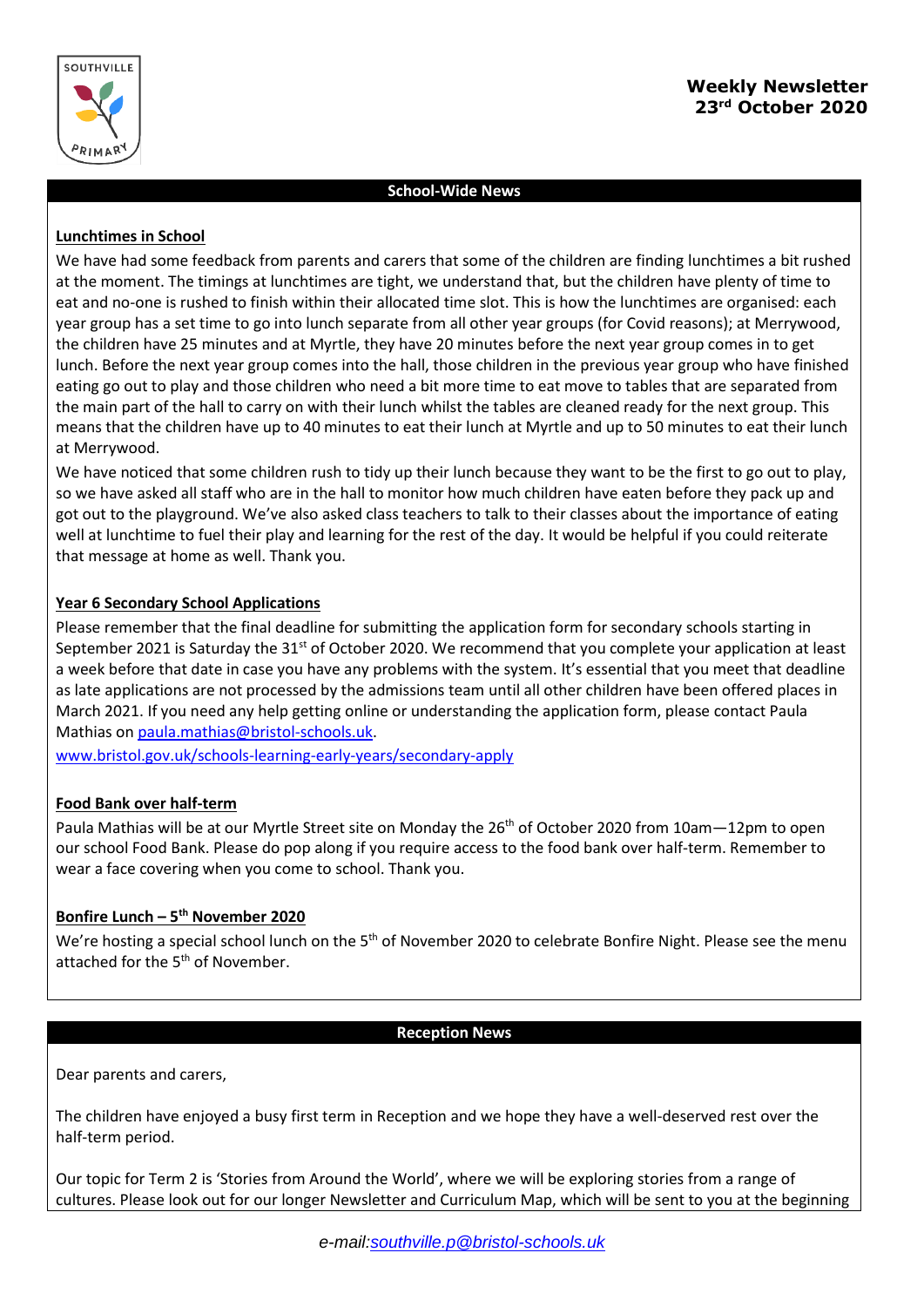

of next term containing more information. During our first week back, however, our focus will be on Halloween and Bonfire Night celebrations. We will kick off the week with Spooky Day! **We invite all children to return to school wearing a spooky outfit on Tuesday 3 rd November.**

Here is a rough outline of the activities that we will be covering but please note they may be completed on different days in each class.

| <b>Monday</b> | <b>INSET DAY</b>                                                                                                                                                                                                                                                                                                                                                                  |
|---------------|-----------------------------------------------------------------------------------------------------------------------------------------------------------------------------------------------------------------------------------------------------------------------------------------------------------------------------------------------------------------------------------|
| Tuesday       | <b>Spooky Day!</b><br>$\bullet$<br>Reading books back to school<br>$\bullet$<br>Designing pumpkins, exploring pumpkins, toasting pumpkin seeds!<br>$\bullet$<br>Focus story - Spookley the Square Pumpkin<br>$\bullet$<br>Phonics $-$ g<br>Maths - Representing 1, 2 and 3<br>$\bullet$<br>Jellyfish Class PE (Yoga)<br>$\bullet$<br>Listening and attention session<br>$\bullet$ |
| Wednesday     | Phonics $-$ o<br>$\bullet$<br>Maths - Representing 1, 2 and 3<br>$\bullet$<br>Writing task - Writing a caption for their spooky outfit photo<br>$\bullet$<br>Octopus Class PE (Yoga)<br>$\bullet$<br>Gardening Club - Starfish<br>$\bullet$<br>Philosophy circle time - 'Is magic real?'<br>$\bullet$                                                                             |
| Thursday      | Learning about Bonfire Night - fireworks arts and crafts<br>$\bullet$<br>Phonics $- c$<br>$\bullet$<br>Maths - Representing 1, 2 and 3<br>All classes - individual reading and book change<br>$\bullet$<br>Listening and attention session<br>$\bullet$<br>New reading books will be sent home<br>$\bullet$                                                                       |
| <b>Friday</b> | Starfish Class PE (Yoga)<br>٠<br>Phonics $- k$<br>$\bullet$<br>Maths - Representing 1, 2 and 3<br>$\bullet$<br>Listening and attention session<br>$\bullet$<br>PSHE - 'Being at school'<br>$\bullet$<br>Focus book - The Proudest Blue by Ibtihaj Muhammad<br>٠                                                                                                                   |

# **Book change**

Please note the change in book swap for this week due to the Inset Day. The books will be collected in on the Tuesday and we will send new ones out on the Thursday. It will resume to Monday/ Wednesday on the following week. Once we give out new books, please make sure the book and reading record is brought into school every day in your child's book bag. Teachers will listen to children read their books throughout the week.

### **Morning drop-offs**

If you arrive in the morning and the gate is locked, please go around to the main office to sign the children in. The staff who are managing the gate need to be back inside the classroom promptly for morning activities. Thank you